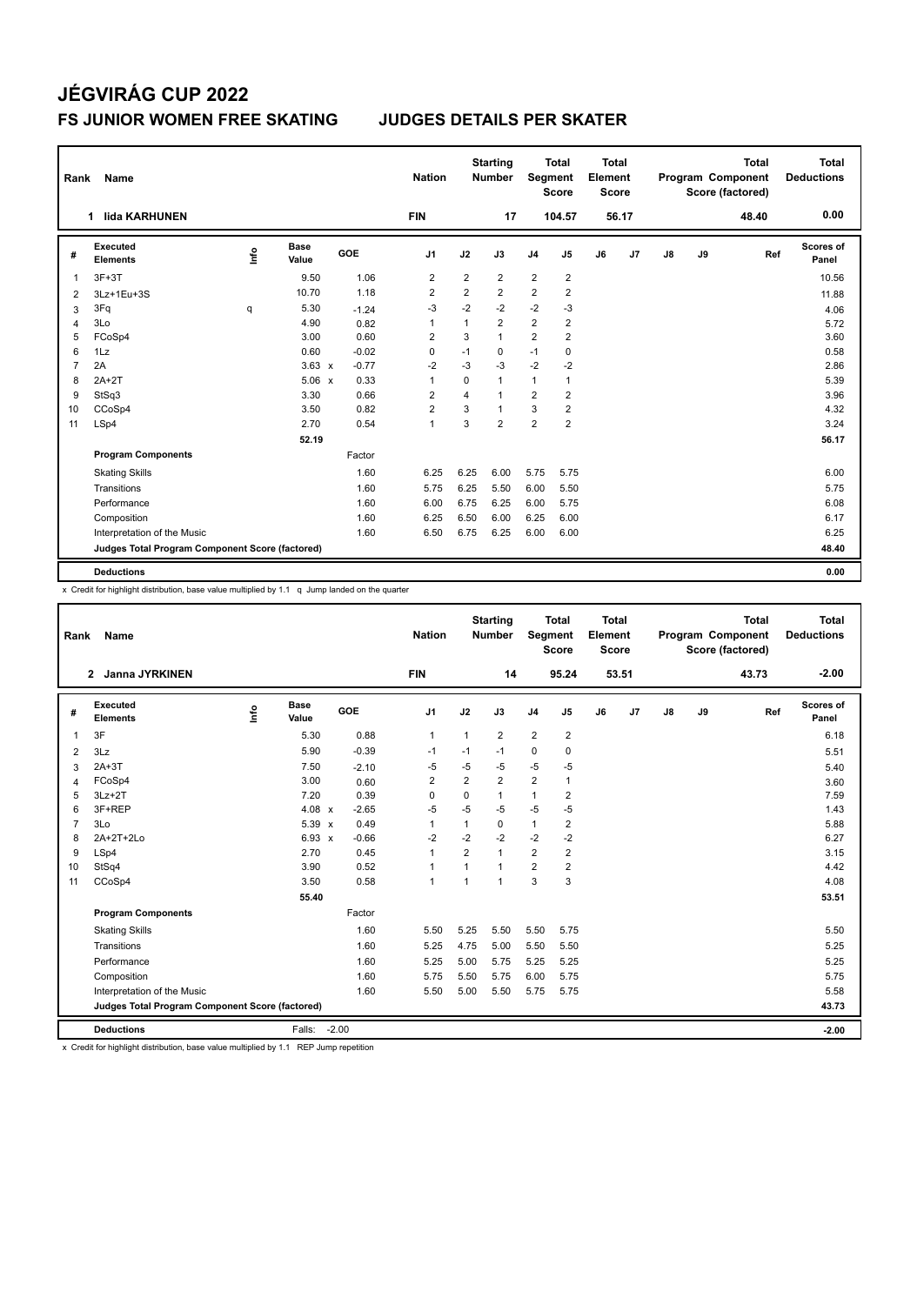| Rank           | Name                                            |         |                      |         | <b>Nation</b>  |              | <b>Starting</b><br><b>Number</b> | <b>Segment</b> | <b>Total</b><br><b>Score</b> | <b>Total</b><br>Element<br><b>Score</b> |       |               |    | <b>Total</b><br>Program Component<br>Score (factored) | <b>Total</b><br><b>Deductions</b> |
|----------------|-------------------------------------------------|---------|----------------------|---------|----------------|--------------|----------------------------------|----------------|------------------------------|-----------------------------------------|-------|---------------|----|-------------------------------------------------------|-----------------------------------|
|                | 3 Vivien PAPP                                   |         |                      |         | <b>HUN</b>     |              | 16                               |                | 87.89                        |                                         | 43.70 |               |    | 45.19                                                 | $-1.00$                           |
| #              | <b>Executed</b><br><b>Elements</b>              | ١nf٥    | <b>Base</b><br>Value | GOE     | J <sub>1</sub> | J2           | J3                               | J <sub>4</sub> | J <sub>5</sub>               | J6                                      | J7    | $\mathsf{J}8$ | J9 | Ref                                                   | <b>Scores of</b><br>Panel         |
| 1              | 3Lzq+1Eu+3S<<                                   | <<      | 7.70                 | $-2.95$ | $-5$           | $-5$         | $-5$                             | $-5$           | $-5$                         |                                         |       |               |    |                                                       | 4.75                              |
| $\overline{2}$ | 3Lz<                                            | $\,<\,$ | 4.72                 | $-0.94$ | $-2$           | $-2$         | $-2$                             | $-2$           | $-2$                         |                                         |       |               |    |                                                       | 3.78                              |
| 3              | $2Aq+2T$                                        | q       | 4.60                 | $-0.66$ | $-2$           | $-2$         | $-2$                             | $-2$           | $-2$                         |                                         |       |               |    |                                                       | 3.94                              |
| 4              | StSq3                                           |         | 3.30                 | 0.33    | $\mathbf{1}$   | 1            | $\mathbf{1}$                     | $\mathbf{1}$   | $\overline{2}$               |                                         |       |               |    |                                                       | 3.63                              |
| 5              | 3Lo<<                                           | <<      | 1.70                 | $-0.51$ | $-3$           | $-3$         | $-3$                             | $-3$           | -3                           |                                         |       |               |    |                                                       | 1.19                              |
| 6              | 3F                                              |         | $5.83 \times$        | $-0.53$ | $-1$           | $-2$         | $-1$                             | $-1$           | 0                            |                                         |       |               |    |                                                       | 5.30                              |
| $\overline{7}$ | CCoSp4                                          |         | 3.50                 | 0.47    | $\overline{1}$ | 1            | $\mathbf{1}$                     | $\overline{2}$ | $\overline{2}$               |                                         |       |               |    |                                                       | 3.97                              |
| 8              | 2A                                              |         | $3.63 \times$        | 0.44    | $\overline{1}$ | $\Omega$     | $\mathbf{1}$                     | $\overline{2}$ | $\overline{2}$               |                                         |       |               |    |                                                       | 4.07                              |
| 9              | LSp4                                            |         | 2.70                 | 0.54    | $\overline{2}$ | $\mathbf{1}$ | $\overline{2}$                   | $\overline{2}$ | $\overline{2}$               |                                         |       |               |    |                                                       | 3.24                              |
| 10             | 3Fq+2T                                          | q       | $7.26 \times$        | $-1.06$ | $-2$           | $-3$         | $-2$                             | $-2$           | $-2$                         |                                         |       |               |    |                                                       | 6.20                              |
| 11             | FCSp4                                           |         | 3.20                 | 0.43    | $\mathbf{1}$   | 1            | $\mathbf{1}$                     | $\overline{2}$ | 3                            |                                         |       |               |    |                                                       | 3.63                              |
|                |                                                 |         | 48.14                |         |                |              |                                  |                |                              |                                         |       |               |    |                                                       | 43.70                             |
|                | <b>Program Components</b>                       |         |                      | Factor  |                |              |                                  |                |                              |                                         |       |               |    |                                                       |                                   |
|                | <b>Skating Skills</b>                           |         |                      | 1.60    | 5.50           | 5.50         | 5.50                             | 5.75           | 6.00                         |                                         |       |               |    |                                                       | 5.58                              |
|                | Transitions                                     |         |                      | 1.60    | 5.25           | 5.00         | 5.25                             | 5.50           | 5.75                         |                                         |       |               |    |                                                       | 5.33                              |
|                | Performance                                     |         |                      | 1.60    | 5.75           | 5.50         | 5.50                             | 6.00           | 5.75                         |                                         |       |               |    |                                                       | 5.67                              |
|                | Composition                                     |         |                      | 1.60    | 5.75           | 5.75         | 5.50                             | 6.00           | 6.00                         |                                         |       |               |    |                                                       | 5.83                              |
|                | Interpretation of the Music                     |         |                      | 1.60    | 5.75           | 5.50         | 5.75                             | 6.00           | 6.25                         |                                         |       |               |    |                                                       | 5.83                              |
|                | Judges Total Program Component Score (factored) |         |                      |         |                |              |                                  |                |                              |                                         |       |               |    |                                                       | 45.19                             |
|                | <b>Deductions</b>                               |         | Falls: -1.00         |         |                |              |                                  |                |                              |                                         |       |               |    |                                                       | $-1.00$                           |

< Under-rotated jump << Downgraded jump x Credit for highlight distribution, base value multiplied by 1.1 q Jump landed on the quarter

| Rank           | Name                                            |      |                      |            | <b>Nation</b>  |              | <b>Starting</b><br><b>Number</b> | Segment        | <b>Total</b><br><b>Score</b> | Total<br>Element<br><b>Score</b> |       |               |    | <b>Total</b><br><b>Program Component</b><br>Score (factored) | Total<br><b>Deductions</b> |
|----------------|-------------------------------------------------|------|----------------------|------------|----------------|--------------|----------------------------------|----------------|------------------------------|----------------------------------|-------|---------------|----|--------------------------------------------------------------|----------------------------|
|                | 4 Lucia JACKOVÁ                                 |      |                      |            | <b>SVK</b>     |              | 13                               |                | 83.35                        |                                  | 43.21 |               |    | 40.14                                                        | 0.00                       |
| #              | Executed<br><b>Elements</b>                     | ١nf٥ | <b>Base</b><br>Value | <b>GOE</b> | J1             | J2           | J3                               | J <sub>4</sub> | J <sub>5</sub>               | J6                               | J7    | $\mathsf{J}8$ | J9 | Ref                                                          | Scores of<br>Panel         |
| $\mathbf{1}$   | 3F                                              |      | 5.30                 | $-1.06$    | $-2$           | $-2$         | $-2$                             | $-2$           | $-1$                         |                                  |       |               |    |                                                              | 4.24                       |
| 2              | $3Lo+2T$                                        |      | 6.20                 | $-0.98$    | $-2$           | $-2$         | $-3$                             | $-2$           | $-2$                         |                                  |       |               |    |                                                              | 5.22                       |
| 3              | 3T                                              |      | 4.20                 | 0.42       | $\mathbf{1}$   | $\mathbf{1}$ | 1                                | 1              | 1                            |                                  |       |               |    |                                                              | 4.62                       |
| $\overline{4}$ | 3Lo                                             |      | 4.90                 | 0.00       | $\mathbf 0$    | $\mathbf 0$  | $\mathbf 0$                      | 0              | 1                            |                                  |       |               |    |                                                              | 4.90                       |
| 5              | CCoSp3                                          |      | 3.00                 | 0.30       | $\overline{1}$ | 1            | $\mathbf 0$                      | $\mathbf{1}$   | $\mathbf{1}$                 |                                  |       |               |    |                                                              | 3.30                       |
| 6              | 3S                                              |      | 4.30                 | 0.00       | $\mathbf 0$    | $\mathbf 0$  | $\mathbf 0$                      | $\mathbf 0$    | $\mathbf 0$                  |                                  |       |               |    |                                                              | 4.30                       |
| $\overline{7}$ | 1A                                              |      | $1.21 \times$        | 0.00       | 0              | 0            | $\mathbf 0$                      | $\mathbf 0$    | $\mathbf 0$                  |                                  |       |               |    |                                                              | 1.21                       |
| 8              | FCCoSp4                                         |      | 3.50                 | 0.35       | $\overline{1}$ | 1            | $\Omega$                         | 1              |                              |                                  |       |               |    |                                                              | 3.85                       |
| 9              | StSq3                                           |      | 3.30                 | 0.22       | 0              | 1            | 0                                | $\mathbf{1}$   | 1                            |                                  |       |               |    |                                                              | 3.52                       |
| 10             | 2F+2T+2Lo                                       |      | 5.28 x               | 0.00       | 0              | $\mathbf 0$  | $\Omega$                         | $\mathbf{1}$   | 0                            |                                  |       |               |    |                                                              | 5.28                       |
| 11             | FSSp3                                           |      | 2.60                 | 0.17       | $\pmb{0}$      | 1            | $\mathbf 0$                      | 1              | 1                            |                                  |       |               |    |                                                              | 2.77                       |
|                |                                                 |      | 43.79                |            |                |              |                                  |                |                              |                                  |       |               |    |                                                              | 43.21                      |
|                | <b>Program Components</b>                       |      |                      | Factor     |                |              |                                  |                |                              |                                  |       |               |    |                                                              |                            |
|                | <b>Skating Skills</b>                           |      |                      | 1.60       | 5.00           | 5.25         | 5.50                             | 5.25           | 4.75                         |                                  |       |               |    |                                                              | 5.17                       |
|                | Transitions                                     |      |                      | 1.60       | 4.75           | 5.25         | 4.75                             | 4.75           | 4.50                         |                                  |       |               |    |                                                              | 4.75                       |
|                | Performance                                     |      |                      | 1.60       | 5.25           | 5.50         | 5.00                             | 4.75           | 4.75                         |                                  |       |               |    |                                                              | 5.00                       |
|                | Composition                                     |      |                      | 1.60       | 5.25           | 5.75         | 5.25                             | 4.75           | 5.00                         |                                  |       |               |    |                                                              | 5.17                       |
|                | Interpretation of the Music                     |      |                      | 1.60       | 5.00           | 5.50         | 5.00                             | 5.00           | 5.00                         |                                  |       |               |    |                                                              | 5.00                       |
|                | Judges Total Program Component Score (factored) |      |                      |            |                |              |                                  |                |                              |                                  |       |               |    |                                                              | 40.14                      |
|                | <b>Deductions</b>                               |      |                      |            |                |              |                                  |                |                              |                                  |       |               |    |                                                              | 0.00                       |

x Credit for highlight distribution, base value multiplied by 1.1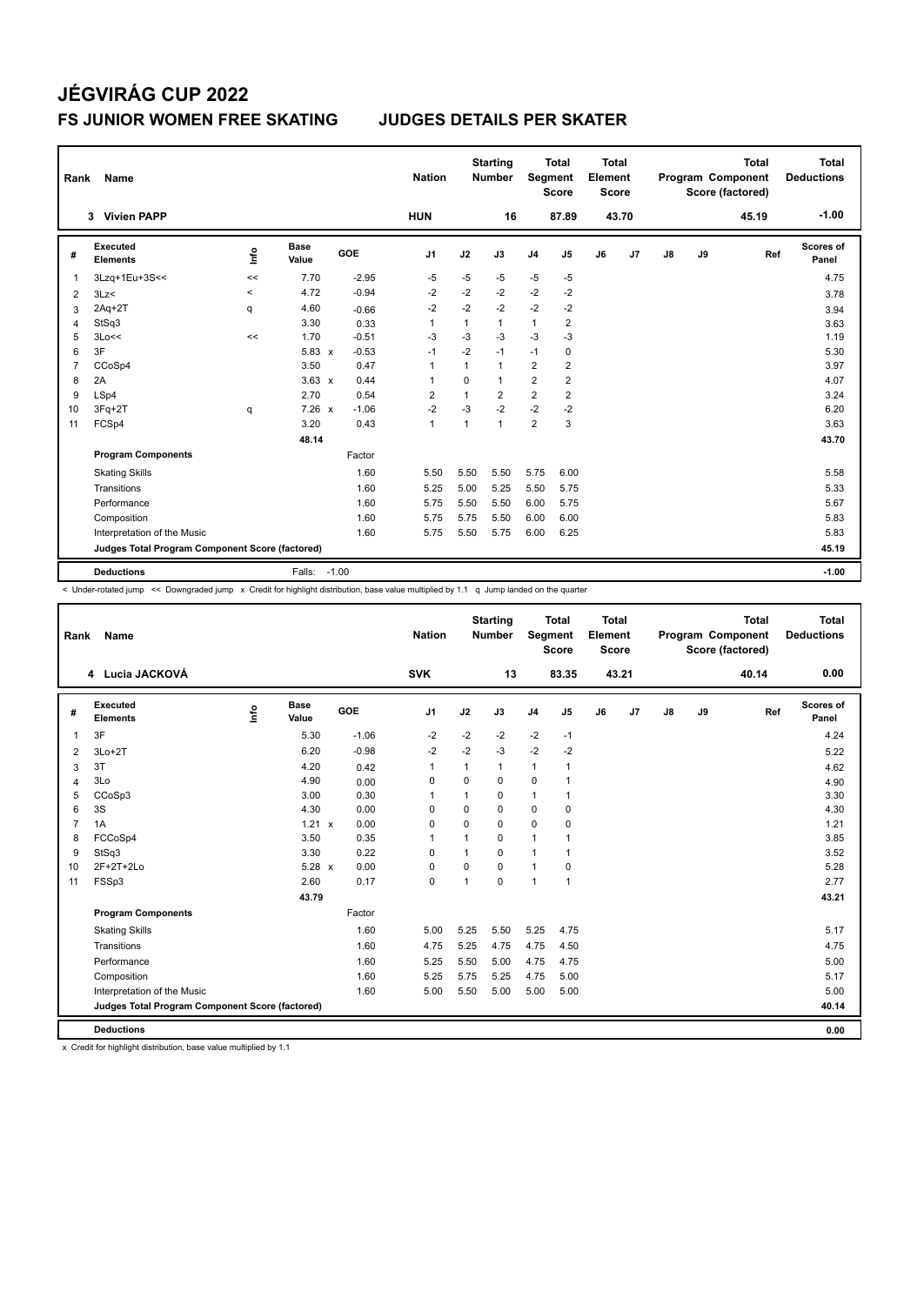| Rank           | Name                                            |         |               |         | <b>Nation</b>  |              | <b>Starting</b><br><b>Number</b> | Segment        | <b>Total</b><br><b>Score</b> | <b>Total</b><br>Element<br><b>Score</b> |       |    |    | <b>Total</b><br>Program Component<br>Score (factored) | <b>Total</b><br><b>Deductions</b> |
|----------------|-------------------------------------------------|---------|---------------|---------|----------------|--------------|----------------------------------|----------------|------------------------------|-----------------------------------------|-------|----|----|-------------------------------------------------------|-----------------------------------|
|                | Julia VAN DIJK<br>5.                            |         |               |         | <b>NED</b>     |              | 15                               |                | 81.02                        |                                         | 40.63 |    |    | 42.39                                                 | $-2.00$                           |
| #              | Executed<br><b>Elements</b>                     | lnfo    | Base<br>Value | GOE     | J <sub>1</sub> | J2           | J3                               | J <sub>4</sub> | J <sub>5</sub>               | J6                                      | J7    | J8 | J9 | Ref                                                   | Scores of<br>Panel                |
| 1              | 3Lzq                                            | q       | 5.90          | $-2.95$ | $-5$           | $-5$         | $-5$                             | $-5$           | $-5$                         |                                         |       |    |    |                                                       | 2.95                              |
| 2              | 3F                                              |         | 5.30          | 0.35    | $\Omega$       | $\mathbf{1}$ | $\Omega$                         | $\mathbf{1}$   | $\overline{2}$               |                                         |       |    |    |                                                       | 5.65                              |
| 3              | 2A+SEQ+2S*                                      | $\star$ | 2.64          | $-0.99$ | -3             | $-3$         | $-3$                             | $-2$           | $-3$                         |                                         |       |    |    |                                                       | 1.65                              |
| 4              | StSq3                                           |         | 3.30          | 0.33    | -1             | $\Omega$     | 1                                | 1              | 1                            |                                         |       |    |    |                                                       | 3.63                              |
| 5              | CCoSp4                                          |         | 3.50          | 0.35    | 1              | 0            | 1                                | 2              | $\mathbf{1}$                 |                                         |       |    |    |                                                       | 3.85                              |
| 6              | 3Loq+2T                                         | q       | 6.20          | $-0.98$ | $-2$           | $-2$         | $-2$                             | $-1$           | $-2$                         |                                         |       |    |    |                                                       | 5.22                              |
| $\overline{7}$ | LSp3                                            |         | 2.40          | 0.00    | 0              | $\mathbf 0$  | $\mathbf 0$                      | $\mathbf 0$    | $\mathbf{1}$                 |                                         |       |    |    |                                                       | 2.40                              |
| 8              | $3Lz + 2T$                                      |         | 7.92 x        | $-1.77$ | $-3$           | $-4$         | -3                               | $-3$           | -3                           |                                         |       |    |    |                                                       | 6.15                              |
| 9              | 3Lo<                                            | $\prec$ | $4.31 \times$ | $-0.78$ | $-3$           | $-2$         | $-2$                             | $-2$           | $-2$                         |                                         |       |    |    |                                                       | 3.53                              |
| 10             | 2A                                              |         | $3.63 \times$ | $-1.65$ | $-5$           | $-5$         | -5                               | $-5$           | $-5$                         |                                         |       |    |    |                                                       | 1.98                              |
| 11             | FCCoSp4                                         |         | 3.50          | 0.12    | $\mathbf 0$    | $\Omega$     | $\Omega$                         | $\mathbf{1}$   | $\mathbf{1}$                 |                                         |       |    |    |                                                       | 3.62                              |
|                |                                                 |         | 48.60         |         |                |              |                                  |                |                              |                                         |       |    |    |                                                       | 40.63                             |
|                | <b>Program Components</b>                       |         |               | Factor  |                |              |                                  |                |                              |                                         |       |    |    |                                                       |                                   |
|                | <b>Skating Skills</b>                           |         |               | 1.60    | 5.50           | 5.50         | 5.50                             | 5.50           | 6.00                         |                                         |       |    |    |                                                       | 5.50                              |
|                | Transitions                                     |         |               | 1.60    | 5.00           | 4.75         | 5.00                             | 5.25           | 5.75                         |                                         |       |    |    |                                                       | 5.08                              |
|                | Performance                                     |         |               | 1.60    | 5.25           | 5.00         | 5.25                             | 5.25           | 5.50                         |                                         |       |    |    |                                                       | 5.25                              |
|                | Composition                                     |         |               | 1.60    | 5.00           | 5.00         | 5.25                             | 5.75           | 5.75                         |                                         |       |    |    |                                                       | 5.33                              |
|                | Interpretation of the Music                     |         |               | 1.60    | 5.25           | 4.75         | 5.25                             | 5.50           | 5.75                         |                                         |       |    |    |                                                       | 5.33                              |
|                | Judges Total Program Component Score (factored) |         |               |         |                |              |                                  |                |                              |                                         |       |    |    |                                                       | 42.39                             |
|                | <b>Deductions</b>                               |         | Falls:        | $-2.00$ |                |              |                                  |                |                              |                                         |       |    |    |                                                       | $-2.00$                           |

< Under-rotated jump \* Invalid element x Credit for highlight distribution, base value multiplied by 1.1 q Jump landed on the quarter

| Rank           | Name                                            |      |                      |            | <b>Nation</b>  |                | <b>Starting</b><br><b>Number</b> | Segment        | <b>Total</b><br><b>Score</b> | <b>Total</b><br>Element<br><b>Score</b> |       |    |    | <b>Total</b><br>Program Component<br>Score (factored) | Total<br><b>Deductions</b> |
|----------------|-------------------------------------------------|------|----------------------|------------|----------------|----------------|----------------------------------|----------------|------------------------------|-----------------------------------------|-------|----|----|-------------------------------------------------------|----------------------------|
|                | <b>Katinka ZSEMBERY</b><br>6                    |      |                      |            | <b>HUN</b>     |                | 12                               |                | 69.58                        |                                         | 33.18 |    |    | 38.40                                                 | $-2.00$                    |
| #              | Executed<br><b>Elements</b>                     | lnfo | <b>Base</b><br>Value | <b>GOE</b> | J <sub>1</sub> | J2             | J3                               | J <sub>4</sub> | J5                           | J6                                      | J7    | J8 | J9 | Ref                                                   | Scores of<br>Panel         |
| 1              | 3T                                              |      | 4.20                 | $-1.68$    | $-4$           | $-4$           | $-4$                             | $-4$           | $-4$                         |                                         |       |    |    |                                                       | 2.52                       |
| 2              | 3Lo                                             |      | 4.90                 | $-2.45$    | -5             | $-5$           | $-5$                             | $-5$           | $-5$                         |                                         |       |    |    |                                                       | 2.45                       |
| 3              | 2A                                              |      | 3.30                 | 0.00       | 0              | 0              | $\mathbf 0$                      | $\mathbf{1}$   | 0                            |                                         |       |    |    |                                                       | 3.30                       |
| 4              | CCoSp4                                          |      | 3.50                 | 0.35       | 1              | $\Omega$       | $\mathbf{1}$                     | 1              | 1                            |                                         |       |    |    |                                                       | 3.85                       |
| 5              | $3T+2T$                                         |      | 5.50                 | 0.14       | $\Omega$       | $\Omega$       | $\Omega$                         | $\mathbf{1}$   | $\mathbf{1}$                 |                                         |       |    |    |                                                       | 5.64                       |
| 6              | 2A                                              |      | $3.63 \times$        | $-1.65$    | $-5$           | $-5$           | $-5$                             | $-5$           | $-5$                         |                                         |       |    |    |                                                       | 1.98                       |
| $\overline{7}$ | FCCoSp3                                         |      | 3.00                 | 0.10       | $\overline{1}$ | $\Omega$       | $\Omega$                         | $\mathbf 0$    | $\mathbf{1}$                 |                                         |       |    |    |                                                       | 3.10                       |
| 8              | $2Lo+2T$                                        |      | $3.30 \times$        | 0.00       | $\Omega$       | $\Omega$       | $\Omega$                         | 0              | 0                            |                                         |       |    |    |                                                       | 3.30                       |
| 9              | 1Lo                                             |      | 0.55 x               | $-0.02$    | 0              | $-2$           | $\Omega$                         | $-1$           | $\Omega$                     |                                         |       |    |    |                                                       | 0.53                       |
| 10             | StSq3                                           |      | 3.30                 | 0.33       | $\overline{1}$ | $\overline{2}$ | $\mathbf{1}$                     | $\mathbf{1}$   | $\mathbf{1}$                 |                                         |       |    |    |                                                       | 3.63                       |
| 11             | LSp4                                            |      | 2.70                 | 0.18       | $\mathbf 0$    | $\mathbf{1}$   | $\mathbf{1}$                     | $\mathbf{1}$   | $\mathbf 0$                  |                                         |       |    |    |                                                       | 2.88                       |
|                |                                                 |      | 37.88                |            |                |                |                                  |                |                              |                                         |       |    |    |                                                       | 33.18                      |
|                | <b>Program Components</b>                       |      |                      | Factor     |                |                |                                  |                |                              |                                         |       |    |    |                                                       |                            |
|                | <b>Skating Skills</b>                           |      |                      | 1.60       | 5.25           | 5.00           | 5.25                             | 4.75           | 4.75                         |                                         |       |    |    |                                                       | 5.00                       |
|                | Transitions                                     |      |                      | 1.60       | 4.75           | 4.75           | 4.75                             | 4.50           | 4.50                         |                                         |       |    |    |                                                       | 4.67                       |
|                | Performance                                     |      |                      | 1.60       | 4.50           | 4.75           | 5.00                             | 4.50           | 4.25                         |                                         |       |    |    |                                                       | 4.58                       |
|                | Composition                                     |      |                      | 1.60       | 5.00           | 5.00           | 4.75                             | 4.75           | 4.75                         |                                         |       |    |    |                                                       | 4.83                       |
|                | Interpretation of the Music                     |      |                      | 1.60       | 5.00           | 5.00           | 5.25                             | 4.50           | 4.75                         |                                         |       |    |    |                                                       | 4.92                       |
|                | Judges Total Program Component Score (factored) |      |                      |            |                |                |                                  |                |                              |                                         |       |    |    |                                                       | 38.40                      |
|                | <b>Deductions</b>                               |      | Falls: -2.00         |            |                |                |                                  |                |                              |                                         |       |    |    |                                                       | $-2.00$                    |

x Credit for highlight distribution, base value multiplied by 1.1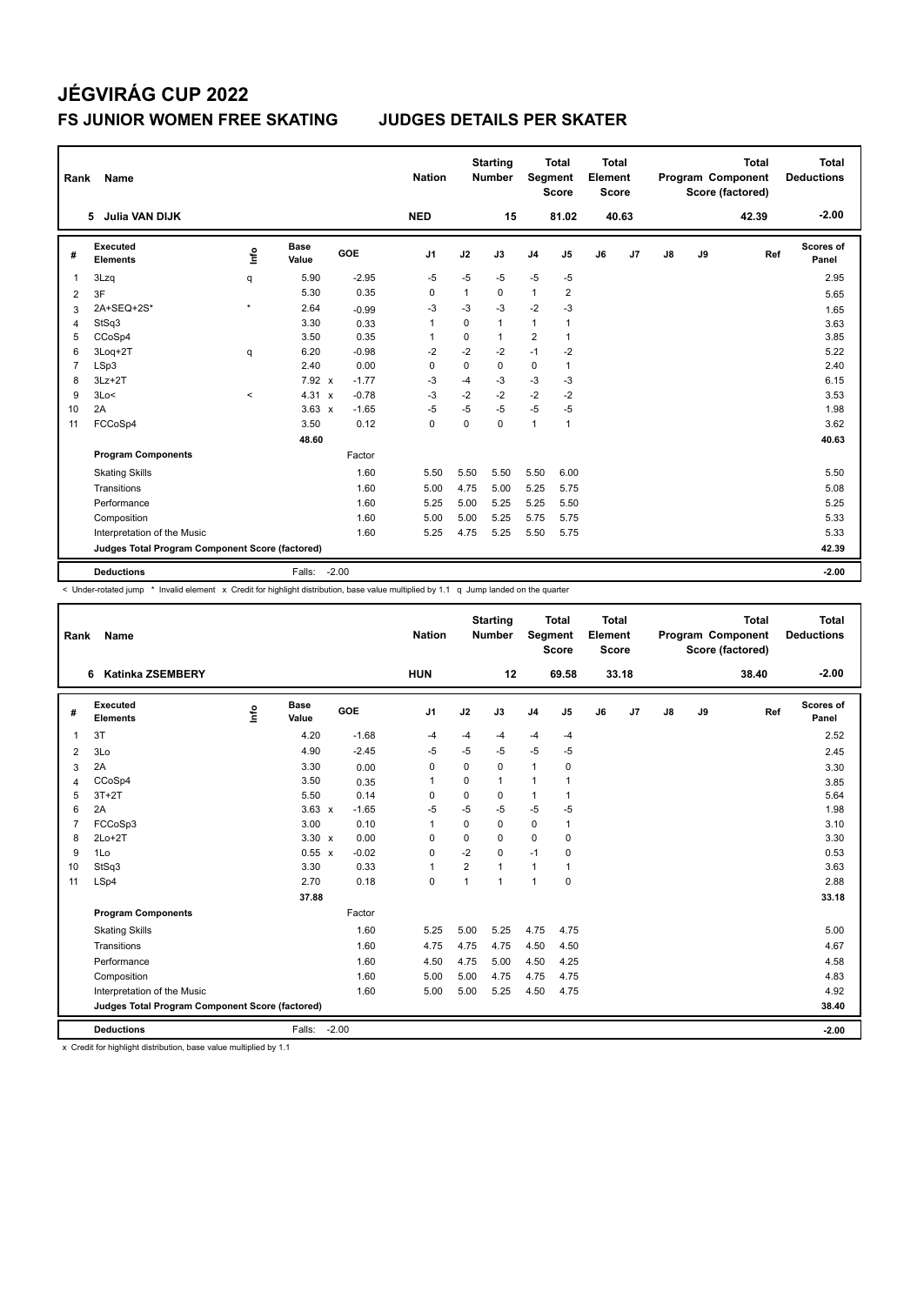| Rank | Name                                            |       |                      |         | <b>Nation</b>  |              | <b>Starting</b><br><b>Number</b> | Segment        | Total<br><b>Score</b> | <b>Total</b><br>Element<br><b>Score</b> |                |               |    | <b>Total</b><br>Program Component<br>Score (factored) | Total<br><b>Deductions</b> |
|------|-------------------------------------------------|-------|----------------------|---------|----------------|--------------|----------------------------------|----------------|-----------------------|-----------------------------------------|----------------|---------------|----|-------------------------------------------------------|----------------------------|
|      | Dani Alyssa LOONSTRA<br>$\overline{7}$          |       |                      |         | <b>NED</b>     |              | 4                                |                | 67.93                 |                                         | 37.40          |               |    | 30.53                                                 | 0.00                       |
| #    | Executed<br><b>Elements</b>                     | Linfo | <b>Base</b><br>Value | GOE     | J <sub>1</sub> | J2           | J3                               | J <sub>4</sub> | J <sub>5</sub>        | J6                                      | J <sub>7</sub> | $\mathsf{J}8$ | J9 | Ref                                                   | Scores of<br>Panel         |
| -1   | 3Lzq+2Tq                                        | q     | 7.20                 | $-2.36$ | $-4$           | $-3$         | -4                               | $-4$           | $-4$                  |                                         |                |               |    |                                                       | 4.84                       |
| 2    | 2A+1Eu+2S                                       |       | 5.10                 | 0.00    | $\Omega$       | $\mathbf{1}$ | $\Omega$                         | 0              | 0                     |                                         |                |               |    |                                                       | 5.10                       |
| 3    | 1F                                              |       | 0.50                 | $-0.02$ | 0              | $-2$         | 0                                | $-1$           | 0                     |                                         |                |               |    |                                                       | 0.48                       |
| 4    | 3S                                              |       | 4.30                 | $-0.86$ | $-2$           | $-2$         | $-3$                             | $-2$           | $-2$                  |                                         |                |               |    |                                                       | 3.44                       |
| 5    | FCCoSp4                                         |       | 3.50                 | 0.23    | $\Omega$       | $\mathbf{1}$ | $\Omega$                         | $\mathbf{1}$   | $\mathbf{1}$          |                                         |                |               |    |                                                       | 3.73                       |
| 6    | StSq3                                           |       | 3.30                 | 0.11    | $\Omega$       | $\mathbf{1}$ | $\Omega$                         | $\mathbf{1}$   | 0                     |                                         |                |               |    |                                                       | 3.41                       |
| 7    | 1Lz                                             |       | 0.66 x               | 0.00    | 0              | $\mathbf 0$  | 0                                | $\mathbf 0$    | 0                     |                                         |                |               |    |                                                       | 0.66                       |
| 8    | $3T+2T$                                         |       | $6.05 \times$        | $-0.14$ | $\Omega$       | $-1$         | $\Omega$                         | $-1$           | 0                     |                                         |                |               |    |                                                       | 5.91                       |
| 9    | CCoSp4                                          |       | 3.50                 | 0.00    | $\Omega$       | $\mathbf{1}$ | $\Omega$                         | $\mathbf 0$    | $\mathbf 0$           |                                         |                |               |    |                                                       | 3.50                       |
| 10   | 2A                                              |       | $3.63 \times$        | 0.00    | $\Omega$       | 0            | $\Omega$                         | $\mathbf{1}$   | 0                     |                                         |                |               |    |                                                       | 3.63                       |
| 11   | LSp4                                            |       | 2.70                 | 0.00    | $\mathbf 0$    | $\mathbf 0$  | $\mathbf 0$                      | $\mathbf 0$    | $\mathbf{1}$          |                                         |                |               |    |                                                       | 2.70                       |
|      |                                                 |       | 40.44                |         |                |              |                                  |                |                       |                                         |                |               |    |                                                       | 37.40                      |
|      | <b>Program Components</b>                       |       |                      | Factor  |                |              |                                  |                |                       |                                         |                |               |    |                                                       |                            |
|      | <b>Skating Skills</b>                           |       |                      | 1.60    | 4.00           | 4.00         | 4.00                             | 4.00           | 3.75                  |                                         |                |               |    |                                                       | 4.00                       |
|      | Transitions                                     |       |                      | 1.60    | 3.50           | 3.75         | 3.50                             | 3.75           | 3.25                  |                                         |                |               |    |                                                       | 3.58                       |
|      | Performance                                     |       |                      | 1.60    | 3.75           | 4.25         | 3.75                             | 3.75           | 3.25                  |                                         |                |               |    |                                                       | 3.75                       |
|      | Composition                                     |       |                      | 1.60    | 3.75           | 4.50         | 4.00                             | 4.00           | 3.50                  |                                         |                |               |    |                                                       | 3.92                       |
|      | Interpretation of the Music                     |       |                      | 1.60    | 4.00           | 4.00         | 3.75                             | 3.75           | 3.75                  |                                         |                |               |    |                                                       | 3.83                       |
|      | Judges Total Program Component Score (factored) |       |                      |         |                |              |                                  |                |                       |                                         |                |               |    |                                                       | 30.53                      |
|      | <b>Deductions</b>                               |       |                      |         |                |              |                                  |                |                       |                                         |                |               |    |                                                       | 0.00                       |

x Credit for highlight distribution, base value multiplied by 1.1 q Jump landed on the quarter

| Rank           | Name                                            |         |                      |         | <b>Nation</b>  |                | <b>Starting</b><br><b>Number</b> | Segment        | <b>Total</b><br><b>Score</b> | <b>Total</b><br>Element<br><b>Score</b> |       |               |    | <b>Total</b><br>Program Component<br>Score (factored) | Total<br><b>Deductions</b> |
|----------------|-------------------------------------------------|---------|----------------------|---------|----------------|----------------|----------------------------------|----------------|------------------------------|-----------------------------------------|-------|---------------|----|-------------------------------------------------------|----------------------------|
|                | Anastasiia ARKHYPOVA<br>8                       |         |                      |         | <b>UKR</b>     |                | 6                                |                | 67.31                        |                                         | 29.72 |               |    | 37.59                                                 | 0.00                       |
| #              | Executed<br><b>Elements</b>                     | lnfo    | <b>Base</b><br>Value | GOE     | J <sub>1</sub> | J2             | J3                               | J <sub>4</sub> | J5                           | J6                                      | J7    | $\mathsf{J}8$ | J9 | Ref                                                   | Scores of<br>Panel         |
| $\mathbf{1}$   | $2A+3T<$                                        | $\prec$ | 6.66                 | $-0.56$ | $-1$           | $-1$           | $-2$                             | $-2$           | $-2$                         |                                         |       |               |    |                                                       | 6.10                       |
| 2              | 2A+1Eu+2S                                       |         | 5.10                 | 0.33    | 1              | 1              | 1                                | $\mathbf{1}$   | 0                            |                                         |       |               |    |                                                       | 5.43                       |
| 3              | 3Lo<<                                           | <<      | 1.70                 | $-0.51$ | -3             | $-2$           | $-3$                             | $-3$           | $-3$                         |                                         |       |               |    |                                                       | 1.19                       |
| $\overline{4}$ | 2F                                              |         | 1.80                 | 0.00    | $\mathbf 0$    | $\Omega$       | 0                                | $\mathbf 0$    | $\mathbf 0$                  |                                         |       |               |    |                                                       | 1.80                       |
| 5              | FCCoSp3                                         |         | 3.00                 | 0.20    | $\mathbf 0$    | $-1$           | 1                                | $\overline{2}$ | 1                            |                                         |       |               |    |                                                       | 3.20                       |
| 6              | 3Lo<<+REP                                       | <<      | 1.31 x               | $-0.74$ | $-5$           | $-4$           | $-5$                             | $-4$           | $-4$                         |                                         |       |               |    |                                                       | 0.57                       |
| $\overline{7}$ | 2S                                              |         | $1.43 \times$        | 0.00    | $\mathbf 0$    | $\Omega$       | 0                                | $\mathbf 0$    | $\mathbf 0$                  |                                         |       |               |    |                                                       | 1.43                       |
| 8              | 2Lo                                             |         | $1.87 \times$        | 0.00    | $\Omega$       | $\Omega$       | 0                                | $\mathbf 0$    | 0                            |                                         |       |               |    |                                                       | 1.87                       |
| 9              | StSq2                                           |         | 2.60                 | 0.43    | $\mathbf{1}$   | $\overline{2}$ | 0                                | $\overline{2}$ | $\overline{2}$               |                                         |       |               |    |                                                       | 3.03                       |
| 10             | CCoSp3                                          |         | 3.00                 | 0.20    | $\mathbf{1}$   | 1              | 0                                | $\mathbf{1}$   | 0                            |                                         |       |               |    |                                                       | 3.20                       |
| 11             | LSp2                                            |         | 1.90                 | 0.00    | $\mathbf 0$    | $\Omega$       | 0                                | $\mathbf 0$    | $\mathbf 0$                  |                                         |       |               |    |                                                       | 1.90                       |
|                |                                                 |         | 30.37                |         |                |                |                                  |                |                              |                                         |       |               |    |                                                       | 29.72                      |
|                | <b>Program Components</b>                       |         |                      | Factor  |                |                |                                  |                |                              |                                         |       |               |    |                                                       |                            |
|                | <b>Skating Skills</b>                           |         |                      | 1.60    | 5.25           | 4.75           | 5.00                             | 4.75           | 4.25                         |                                         |       |               |    |                                                       | 4.83                       |
|                | Transitions                                     |         |                      | 1.60    | 4.75           | 4.50           | 4.50                             | 4.50           | 4.00                         |                                         |       |               |    |                                                       | 4.50                       |
|                | Performance                                     |         |                      | 1.60    | 5.00           | 4.75           | 4.75                             | 4.25           | 3.75                         |                                         |       |               |    |                                                       | 4.58                       |
|                | Composition                                     |         |                      | 1.60    | 5.25           | 5.00           | 5.00                             | 4.25           | 4.50                         |                                         |       |               |    |                                                       | 4.83                       |
|                | Interpretation of the Music                     |         |                      | 1.60    | 5.00           | 4.75           | 4.75                             | 4.75           | 4.50                         |                                         |       |               |    |                                                       | 4.75                       |
|                | Judges Total Program Component Score (factored) |         |                      |         |                |                |                                  |                |                              |                                         |       |               |    |                                                       | 37.59                      |
|                | <b>Deductions</b>                               |         |                      |         |                |                |                                  |                |                              |                                         |       |               |    |                                                       | 0.00                       |

< Under-rotated jump << Downgraded jump x Credit for highlight distribution, base value multiplied by 1.1 REP Jump repetition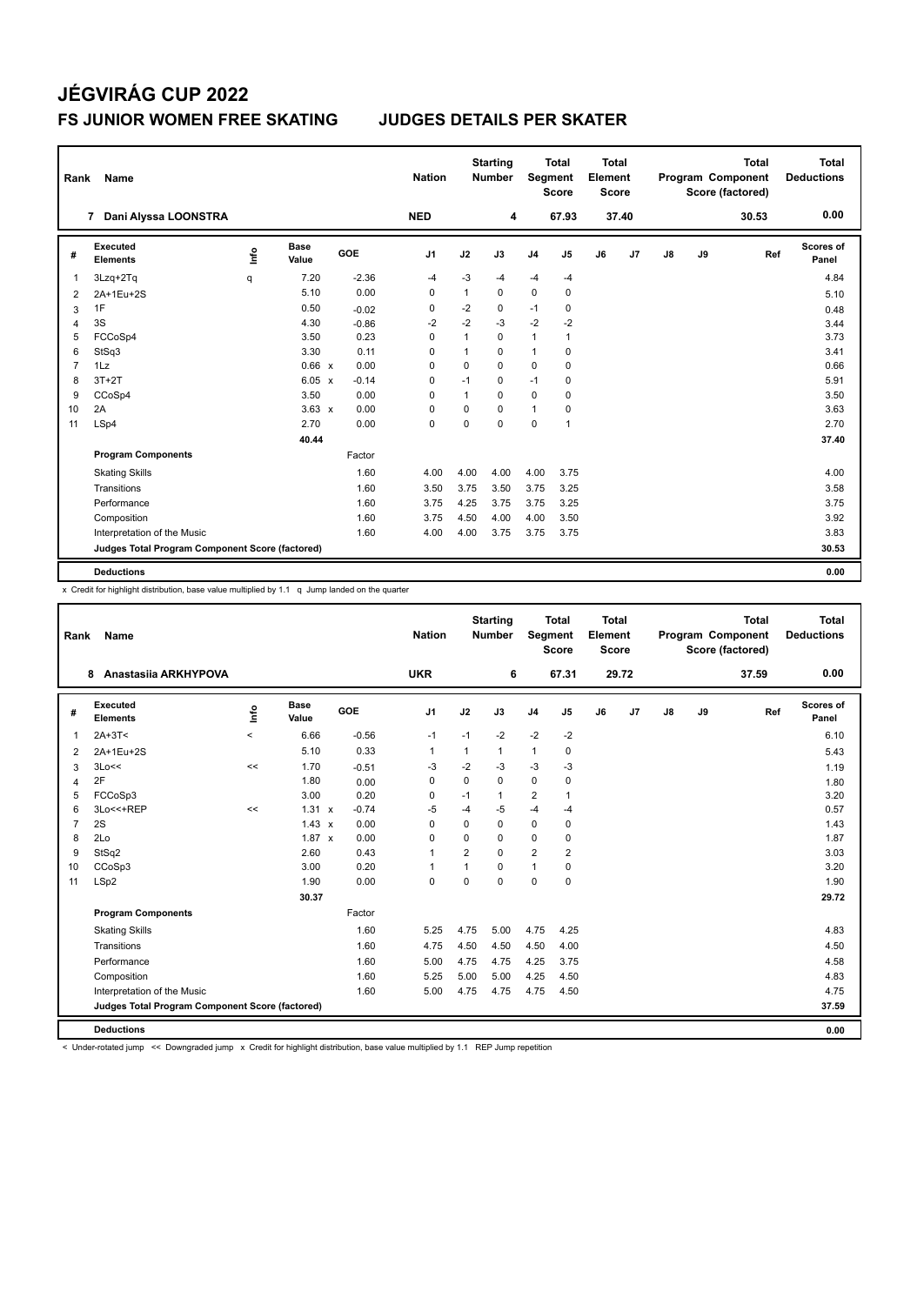| Rank           | Name                                            |         |                      |         | <b>Nation</b>  |              | <b>Starting</b><br><b>Number</b> |                | <b>Total</b><br>Segment<br><b>Score</b> | Total<br>Element<br><b>Score</b> |       |    |    | <b>Total</b><br>Program Component<br>Score (factored) | Total<br><b>Deductions</b> |
|----------------|-------------------------------------------------|---------|----------------------|---------|----------------|--------------|----------------------------------|----------------|-----------------------------------------|----------------------------------|-------|----|----|-------------------------------------------------------|----------------------------|
|                | <b>Tatiana FIRSOVA</b><br>9                     |         |                      |         | <b>UKR</b>     |              | 10                               |                | 66.32                                   |                                  | 31.79 |    |    | 34.53                                                 | 0.00                       |
| #              | <b>Executed</b><br><b>Elements</b>              | lnfo    | <b>Base</b><br>Value | GOE     | J <sub>1</sub> | J2           | J3                               | J <sub>4</sub> | J <sub>5</sub>                          | J6                               | J7    | J8 | J9 | Ref                                                   | Scores of<br>Panel         |
| 1              | 3S<<                                            | <<      | 1.30                 | $-0.39$ | -3             | $-2$         | $-3$                             | $-3$           | $-3$                                    |                                  |       |    |    |                                                       | 0.91                       |
| 2              | 3F<                                             | $\,<\,$ | 4.24                 | $-0.85$ | $-2$           | $-2$         | $-2$                             | $-2$           | $-3$                                    |                                  |       |    |    |                                                       | 3.39                       |
| 3              | 3T<<                                            | <<      | 1.30                 | $-0.43$ | $-3$           | $-3$         | $-3$                             | $-4$           | $-4$                                    |                                  |       |    |    |                                                       | 0.87                       |
| $\overline{4}$ | 3S<<+1Eu+2F                                     | <<      | 3.60                 | $-0.54$ | $-3$           | $-3$         | $-3$                             | $-3$           | $-3$                                    |                                  |       |    |    |                                                       | 3.06                       |
| 5              | FCSp4                                           |         | 3.20                 | 0.11    | 0              | 1            | $\mathbf 0$                      | $\mathbf{1}$   | 0                                       |                                  |       |    |    |                                                       | 3.31                       |
| 6              | StSq3                                           |         | 3.30                 | 0.11    | 0              | $\mathbf{1}$ | $\Omega$                         | $\mathbf{1}$   | 0                                       |                                  |       |    |    |                                                       | 3.41                       |
| 7              | $2A+2T$                                         |         | $5.06 \times$        | 0.00    | 0              | $\mathbf 0$  | $\Omega$                         | $\mathbf{1}$   | 0                                       |                                  |       |    |    |                                                       | 5.06                       |
| 8              | 2A                                              |         | $3.63 \times$        | 0.00    | 0              | $\mathbf 0$  | $\Omega$                         | $\mathbf 0$    | 0                                       |                                  |       |    |    |                                                       | 3.63                       |
| 9              | $2F+2Lo$                                        |         | $3.85 \times$        | $-0.06$ | 0              | $-1$         | $\Omega$                         | $-1$           | 0                                       |                                  |       |    |    |                                                       | 3.79                       |
| 10             | CCoSp3V                                         |         | 2.25                 | 0.23    |                | 2            | 1                                | 1              | 1                                       |                                  |       |    |    |                                                       | 2.48                       |
| 11             | FCCoSp2V                                        |         | 1.88                 | 0.00    | 0              | $\mathbf 0$  | 0                                | $\mathbf 0$    | 0                                       |                                  |       |    |    |                                                       | 1.88                       |
|                |                                                 |         | 33.61                |         |                |              |                                  |                |                                         |                                  |       |    |    |                                                       | 31.79                      |
|                | <b>Program Components</b>                       |         |                      | Factor  |                |              |                                  |                |                                         |                                  |       |    |    |                                                       |                            |
|                | <b>Skating Skills</b>                           |         |                      | 1.60    | 5.00           | 4.50         | 4.75                             | 4.50           | 4.25                                    |                                  |       |    |    |                                                       | 4.58                       |
|                | Transitions                                     |         |                      | 1.60    | 4.25           | 3.00         | 4.25                             | 4.00           | 4.00                                    |                                  |       |    |    |                                                       | 4.08                       |
|                | Performance                                     |         |                      | 1.60    | 4.75           | 3.50         | 4.50                             | 4.25           | 4.00                                    |                                  |       |    |    |                                                       | 4.25                       |
|                | Composition                                     |         |                      | 1.60    | 4.50           | 4.25         | 4.75                             | 4.50           | 4.50                                    |                                  |       |    |    |                                                       | 4.50                       |
|                | Interpretation of the Music                     |         |                      | 1.60    | 3.75           | 3.75         | 4.25                             | 4.50           | 4.75                                    |                                  |       |    |    |                                                       | 4.17                       |
|                | Judges Total Program Component Score (factored) |         |                      |         |                |              |                                  |                |                                         |                                  |       |    |    |                                                       | 34.53                      |
|                | <b>Deductions</b>                               |         |                      |         |                |              |                                  |                |                                         |                                  |       |    |    |                                                       | 0.00                       |

< Under-rotated jump << Downgraded jump x Credit for highlight distribution, base value multiplied by 1.1

| Rank           | Name                                            |         |                       |            | <b>Nation</b>  |                | <b>Starting</b><br><b>Number</b> | Segment                  | <b>Total</b><br><b>Score</b> | Total<br>Element<br><b>Score</b> |       |    |    | <b>Total</b><br>Program Component<br>Score (factored) | Total<br><b>Deductions</b> |
|----------------|-------------------------------------------------|---------|-----------------------|------------|----------------|----------------|----------------------------------|--------------------------|------------------------------|----------------------------------|-------|----|----|-------------------------------------------------------|----------------------------|
|                | <b>Regina SCHERMANN</b><br>10                   |         |                       |            | <b>HUN</b>     |                | 11                               |                          | 63.17                        |                                  | 30.50 |    |    | 36.67                                                 | $-4.00$                    |
| #              | Executed<br><b>Elements</b>                     | ١nf٥    | <b>Base</b><br>Value  | <b>GOE</b> | J <sub>1</sub> | J2             | J3                               | J <sub>4</sub>           | J5                           | J6                               | J7    | J8 | J9 | Ref                                                   | Scores of<br>Panel         |
| 1              | 2A                                              |         | 3.30                  | 0.33       | $\mathbf{1}$   | $\mathbf{1}$   | $\mathbf{1}$                     | $\overline{2}$           | $\mathbf{1}$                 |                                  |       |    |    |                                                       | 3.63                       |
| 2              | 3Lz                                             |         | 5.90                  | $-2.16$    | -4             | $-3$           | $-4$                             | $-4$                     | $-3$                         |                                  |       |    |    |                                                       | 3.74                       |
| 3              | 3Lo                                             |         | 4.90                  | $-0.65$    | -1             | $-2$           | $-1$                             | $-2$                     | $-1$                         |                                  |       |    |    |                                                       | 4.25                       |
| 4              | 3Lz+REP                                         |         | 4.13                  | $-2.95$    | $-5$           | $-5$           | $-5$                             | $-5$                     | $-5$                         |                                  |       |    |    |                                                       | 1.18                       |
| 5              | CCoSp4                                          |         | 3.50                  | 0.35       | $\overline{1}$ | $\overline{2}$ | $\mathbf{1}$                     | $\mathbf{1}$             | 1                            |                                  |       |    |    |                                                       | 3.85                       |
| 6              | 3Lo+REP                                         |         | $3.77 \times$         | $-2.45$    | $-5$           | $-5$           | $-5$                             | $-5$                     | $-5$                         |                                  |       |    |    |                                                       | 1.32                       |
| $\overline{7}$ | 3T<                                             | $\prec$ | $3.70 \times$         | $-1.68$    | $-5$           | $-5$           | $-5$                             | $-5$                     | $-5$                         |                                  |       |    |    |                                                       | 2.02                       |
| 8              | StSq3                                           |         | 3.30                  | 0.33       | $\overline{1}$ | 1              | $\mathbf{1}$                     | $\mathbf{1}$             | $\mathbf{1}$                 |                                  |       |    |    |                                                       | 3.63                       |
| 9              | 2A+1Eu+1S                                       |         | $4.62 \times$         | $-0.44$    | $-1$           | $-1$           | $-2$                             | $-2$                     | $-1$                         |                                  |       |    |    |                                                       | 4.18                       |
| 10             | FCCoSp                                          |         | 0.00                  | 0.00       | ٠              |                |                                  | $\overline{\phantom{a}}$ | $\overline{\phantom{a}}$     |                                  |       |    |    |                                                       | 0.00                       |
| 11             | LSp4                                            |         | 2.70                  | 0.00       | $\mathbf 0$    | 0              | $\mathbf 0$                      | $\mathbf 0$              | $\mathbf 0$                  |                                  |       |    |    |                                                       | 2.70                       |
|                |                                                 |         | 39.82                 |            |                |                |                                  |                          |                              |                                  |       |    |    |                                                       | 30.50                      |
|                | <b>Program Components</b>                       |         |                       | Factor     |                |                |                                  |                          |                              |                                  |       |    |    |                                                       |                            |
|                | <b>Skating Skills</b>                           |         |                       | 1.60       | 5.50           | 4.75           | 5.25                             | 4.75                     | 4.50                         |                                  |       |    |    |                                                       | 4.92                       |
|                | Transitions                                     |         |                       | 1.60       | 4.75           | 4.50           | 4.50                             | 4.25                     | 4.25                         |                                  |       |    |    |                                                       | 4.42                       |
|                | Performance                                     |         |                       | 1.60       | 4.25           | 4.50           | 4.50                             | 4.25                     | 4.00                         |                                  |       |    |    |                                                       | 4.33                       |
|                | Composition                                     |         |                       | 1.60       | 4.75           | 5.00           | 4.75                             | 4.50                     | 4.50                         |                                  |       |    |    |                                                       | 4.67                       |
|                | Interpretation of the Music                     |         |                       | 1.60       | 4.75           | 4.75           | 4.50                             | 4.50                     | 4.50                         |                                  |       |    |    |                                                       | 4.58                       |
|                | Judges Total Program Component Score (factored) |         |                       |            |                |                |                                  |                          |                              |                                  |       |    |    |                                                       | 36.67                      |
|                | <b>Deductions</b>                               |         | Time violation: -1.00 |            |                |                |                                  | Falls:                   | $-3.00$                      |                                  |       |    |    |                                                       | $-4.00$                    |

< Under-rotated jump x Credit for highlight distribution, base value multiplied by 1.1 REP Jump repetition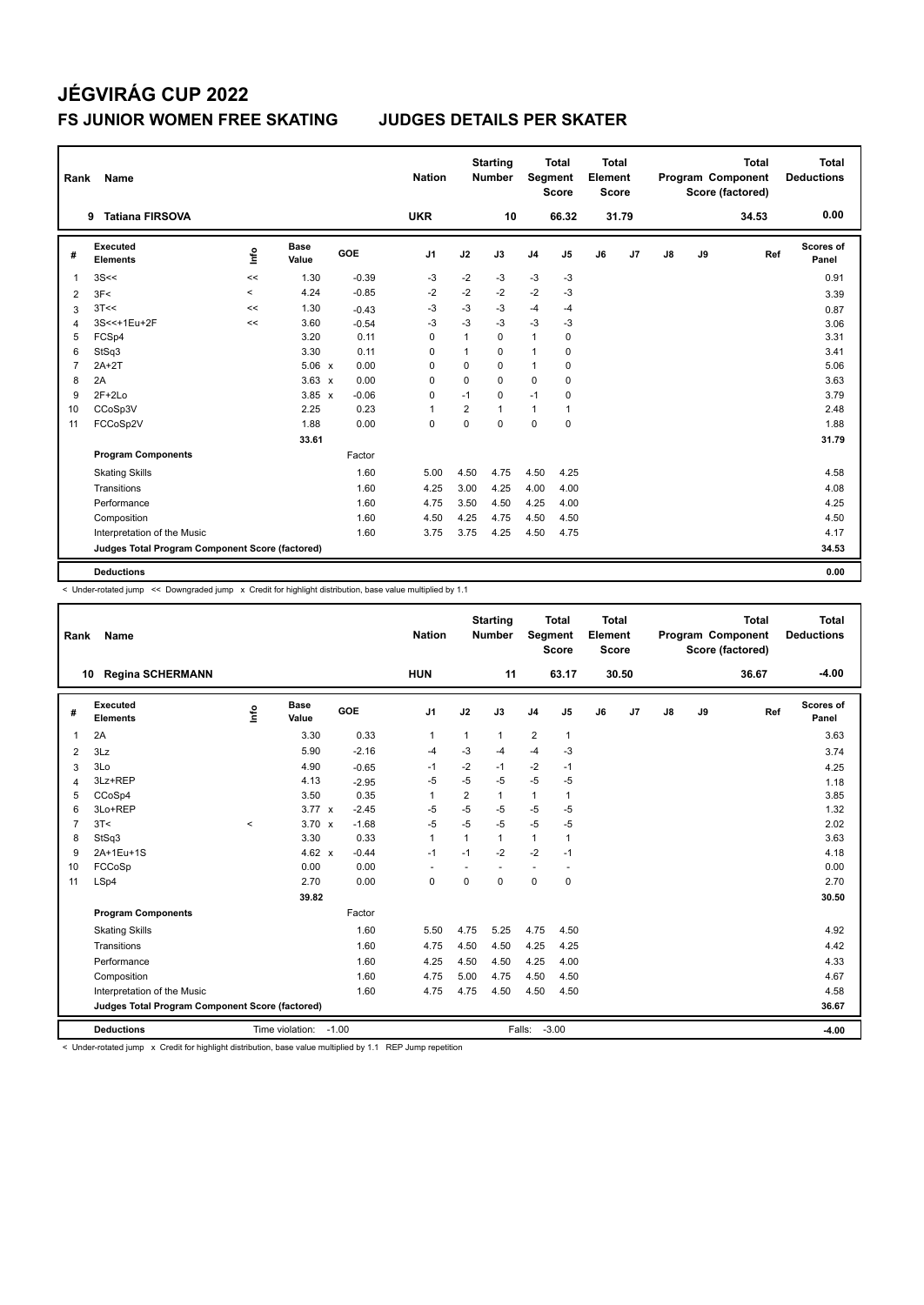| Rank           | Name                                            |         |                      |         | <b>Nation</b>  |                | <b>Starting</b><br><b>Number</b> |                | <b>Total</b><br>Segment<br><b>Score</b> | <b>Total</b><br>Element<br><b>Score</b> |       |               |    | <b>Total</b><br>Program Component<br>Score (factored) | <b>Total</b><br><b>Deductions</b> |
|----------------|-------------------------------------------------|---------|----------------------|---------|----------------|----------------|----------------------------------|----------------|-----------------------------------------|-----------------------------------------|-------|---------------|----|-------------------------------------------------------|-----------------------------------|
|                | <b>Alina ANDRIEVSKA</b><br>11                   |         |                      |         | <b>UKR</b>     |                | $\overline{7}$                   |                | 60.19                                   |                                         | 27.65 |               |    | 34.54                                                 | $-2.00$                           |
| #              | Executed<br><b>Elements</b>                     | Linfo   | <b>Base</b><br>Value | GOE     | J <sub>1</sub> | J2             | J3                               | J <sub>4</sub> | J <sub>5</sub>                          | J6                                      | J7    | $\mathsf{J}8$ | J9 | Ref                                                   | Scores of<br>Panel                |
| 1              | 2A                                              |         | 3.30                 | 0.00    | $\mathbf 0$    | 0              | $\mathbf 0$                      | $\pmb{0}$      | $\pmb{0}$                               |                                         |       |               |    |                                                       | 3.30                              |
| $\overline{2}$ | 3S<                                             | $\prec$ | 3.44                 | $-1.72$ | $-5$           | $-5$           | $-5$                             | $-5$           | $-5$                                    |                                         |       |               |    |                                                       | 1.72                              |
| 3              | $2Lo+2T$                                        |         | 3.00                 | $-0.06$ | $-1$           | $-1$           | $\mathbf 0$                      | $\pmb{0}$      | $\pmb{0}$                               |                                         |       |               |    |                                                       | 2.94                              |
| 4              | FSSp4                                           |         | 3.00                 | 0.20    | $\mathbf 0$    | $\mathbf{1}$   | 0                                | $\mathbf{1}$   | 1                                       |                                         |       |               |    |                                                       | 3.20                              |
| 5              | 2Lz                                             |         | 2.10                 | $-0.28$ | $-1$           | $-2$           | $-1$                             | $-2$           | $-1$                                    |                                         |       |               |    |                                                       | 1.82                              |
| 6              | 2F                                              |         | 1.80                 | $-0.90$ | $-5$           | $-5$           | -5                               | $-5$           | -5                                      |                                         |       |               |    |                                                       | 0.90                              |
| 7              | StSq2                                           |         | 2.60                 | 0.00    | 0              | 0              | $\mathbf 0$                      | $\mathbf 0$    | $\overline{1}$                          |                                         |       |               |    |                                                       | 2.60                              |
| 8              | CCoSp4                                          |         | 3.50                 | 0.35    | 1              | $\overline{2}$ | $\mathbf{1}$                     | $\mathbf{1}$   | 1                                       |                                         |       |               |    |                                                       | 3.85                              |
| 9              | 2Lo                                             |         | $1.87 \times$        | 0.00    | 0              | $-1$           | 0                                | 0              | 0                                       |                                         |       |               |    |                                                       | 1.87                              |
| 10             | 2F+1Eu+2S                                       |         | $3.96 \times$        | $-0.06$ | $-1$           | $-1$           | $\Omega$                         | $\mathbf 0$    | 0                                       |                                         |       |               |    |                                                       | 3.90                              |
| 11             | LSp1                                            |         | 1.50                 | 0.05    | $\mathbf 0$    | 1              | $\mathbf 0$                      | 1              | $\pmb{0}$                               |                                         |       |               |    |                                                       | 1.55                              |
|                |                                                 |         | 30.07                |         |                |                |                                  |                |                                         |                                         |       |               |    |                                                       | 27.65                             |
|                | <b>Program Components</b>                       |         |                      | Factor  |                |                |                                  |                |                                         |                                         |       |               |    |                                                       |                                   |
|                | <b>Skating Skills</b>                           |         |                      | 1.60    | 5.00           | 4.25           | 5.25                             | 4.00           | 4.00                                    |                                         |       |               |    |                                                       | 4.42                              |
|                | Transitions                                     |         |                      | 1.60    | 4.50           | 3.25           | 4.75                             | 3.75           | 3.75                                    |                                         |       |               |    |                                                       | 4.00                              |
|                | Performance                                     |         |                      | 1.60    | 4.75           | 3.75           | 4.75                             | 4.25           | 3.50                                    |                                         |       |               |    |                                                       | 4.25                              |
|                | Composition                                     |         |                      | 1.60    | 5.00           | 4.25           | 5.00                             | 4.00           | 4.25                                    |                                         |       |               |    |                                                       | 4.50                              |
|                | Interpretation of the Music                     |         |                      | 1.60    | 4.75           | 4.00           | 4.75                             | 4.25           | 4.25                                    |                                         |       |               |    |                                                       | 4.42                              |
|                | Judges Total Program Component Score (factored) |         |                      |         |                |                |                                  |                |                                         |                                         |       |               |    |                                                       | 34.54                             |
|                | <b>Deductions</b>                               |         | Falls:               | $-2.00$ |                |                |                                  |                |                                         |                                         |       |               |    |                                                       | $-2.00$                           |

< Under-rotated jump x Credit for highlight distribution, base value multiplied by 1.1

| Rank           | <b>Name</b>                                     |                                  |                      |         | <b>Nation</b>  |                         | <b>Starting</b><br><b>Number</b> | Segment        | <b>Total</b><br><b>Score</b> | Total<br>Element<br><b>Score</b> |       |    |    | <b>Total</b><br>Program Component<br>Score (factored) | <b>Total</b><br><b>Deductions</b> |
|----------------|-------------------------------------------------|----------------------------------|----------------------|---------|----------------|-------------------------|----------------------------------|----------------|------------------------------|----------------------------------|-------|----|----|-------------------------------------------------------|-----------------------------------|
|                | Lili KRIZSANOVSZKI<br>12                        |                                  |                      |         | <b>HUN</b>     |                         | 9                                |                | 58.31                        |                                  | 26.90 |    |    | 32.41                                                 | $-1.00$                           |
| #              | Executed<br><b>Elements</b>                     | $\mathop{\mathsf{Irr}}\nolimits$ | <b>Base</b><br>Value | GOE     | J <sub>1</sub> | J2                      | J3                               | J <sub>4</sub> | J5                           | J6                               | J7    | J8 | J9 | Ref                                                   | Scores of<br>Panel                |
| $\overline{1}$ | 1Lz                                             |                                  | 0.60                 | $-0.02$ | 0              | $-1$                    | 0                                | $-1$           | $\mathbf 0$                  |                                  |       |    |    |                                                       | 0.58                              |
| 2              | 1Fe                                             | e                                | 0.40                 | $-0.12$ | $-3$           | $-3$                    | $-3$                             | $-3$           | $-3$                         |                                  |       |    |    |                                                       | 0.28                              |
| 3              | 2A+1Eu+2S                                       |                                  | 5.10                 | $-0.11$ | 0              | $-1$                    | 0                                | $-1$           | 0                            |                                  |       |    |    |                                                       | 4.99                              |
| $\overline{4}$ | FSSp3                                           |                                  | 2.60                 | 0.17    | $\mathbf 0$    |                         | 0                                | $\mathbf{1}$   |                              |                                  |       |    |    |                                                       | 2.77                              |
| 5              | 3Lz                                             |                                  | 5.90                 | 0.20    | $\Omega$       | $\Omega$                | $\Omega$                         | $\mathbf{1}$   |                              |                                  |       |    |    |                                                       | 6.10                              |
| 6              | 2S                                              |                                  | 1.30                 | 0.00    | $\Omega$       | $\Omega$                | $\Omega$                         | $\mathbf 0$    | 0                            |                                  |       |    |    |                                                       | 1.30                              |
| $\overline{7}$ | CCoSp3V                                         |                                  | 2.25                 | 0.08    | 0              | $\mathbf 0$             | $\Omega$                         | $\mathbf{1}$   |                              |                                  |       |    |    |                                                       | 2.33                              |
| 8              | 1Lo                                             |                                  | 0.55 x               | 0.00    | $\mathbf 0$    | $-1$                    | 0                                | $\mathbf 0$    | $\mathbf 0$                  |                                  |       |    |    |                                                       | 0.55                              |
| 9              | 3Lo<                                            | $\prec$                          | $4.31 \times$        | $-1.96$ | $-5$           | $-5$                    | $-5$                             | $-5$           | $-5$                         |                                  |       |    |    |                                                       | 2.35                              |
| 10             | StSq2                                           |                                  | 2.60                 | 0.26    | $\mathbf{1}$   |                         | $\mathbf{1}$                     | $\mathbf{1}$   | 1                            |                                  |       |    |    |                                                       | 2.86                              |
| 11             | LSp4                                            |                                  | 2.70                 | 0.09    | $\mathbf 0$    | $\overline{\mathbf{1}}$ | $\Omega$                         | $\overline{1}$ | $\mathbf 0$                  |                                  |       |    |    |                                                       | 2.79                              |
|                |                                                 |                                  | 28.31                |         |                |                         |                                  |                |                              |                                  |       |    |    |                                                       | 26.90                             |
|                | <b>Program Components</b>                       |                                  |                      | Factor  |                |                         |                                  |                |                              |                                  |       |    |    |                                                       |                                   |
|                | <b>Skating Skills</b>                           |                                  |                      | 1.60    | 4.50           | 4.50                    | 4.25                             | 4.50           | 4.25                         |                                  |       |    |    |                                                       | 4.42                              |
|                | Transitions                                     |                                  |                      | 1.60    | 3.25           | 4.00                    | 3.75                             | 4.50           | 4.00                         |                                  |       |    |    |                                                       | 3.92                              |
|                | Performance                                     |                                  |                      | 1.60    | 3.50           | 3.50                    | 3.75                             | 3.75           | 3.75                         |                                  |       |    |    |                                                       | 3.67                              |
|                | Composition                                     |                                  |                      | 1.60    | 3.75           | 4.50                    | 4.25                             | 4.25           | 4.25                         |                                  |       |    |    |                                                       | 4.25                              |
|                | Interpretation of the Music                     |                                  |                      | 1.60    | 3.75           | 3.75                    | 4.25                             | 4.00           | 4.50                         |                                  |       |    |    |                                                       | 4.00                              |
|                | Judges Total Program Component Score (factored) |                                  |                      |         |                |                         |                                  |                |                              |                                  |       |    |    |                                                       | 32.41                             |
|                | <b>Deductions</b>                               |                                  | Falls: -1.00         |         |                |                         |                                  |                |                              |                                  |       |    |    |                                                       | $-1.00$                           |

< Under-rotated jump x Credit for highlight distribution, base value multiplied by 1.1 e Wrong edge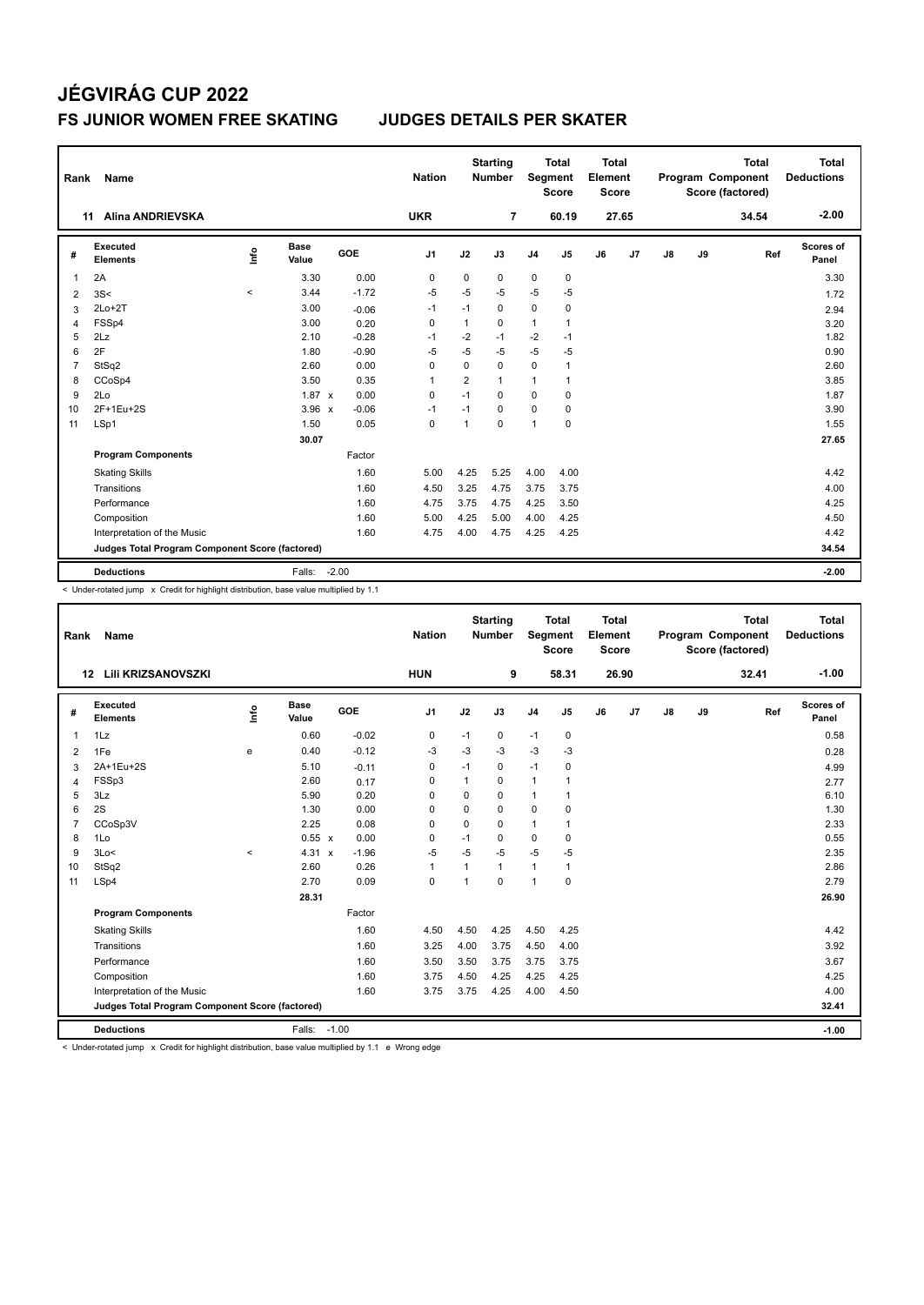| Rank           | Name                                            |      |               |         | <b>Nation</b>  |              | <b>Starting</b><br><b>Number</b> | Segment        | <b>Total</b><br><b>Score</b> | <b>Total</b><br>Element<br><b>Score</b> |       |    |    | <b>Total</b><br>Program Component<br>Score (factored) | <b>Total</b><br><b>Deductions</b> |
|----------------|-------------------------------------------------|------|---------------|---------|----------------|--------------|----------------------------------|----------------|------------------------------|-----------------------------------------|-------|----|----|-------------------------------------------------------|-----------------------------------|
|                | <b>Zsüliett CSOMBOK</b><br>13                   |      |               |         | <b>HUN</b>     |              | 5                                |                | 55.09                        |                                         | 27.90 |    |    | 29.19                                                 | $-2.00$                           |
| #              | Executed<br><b>Elements</b>                     | lnfo | Base<br>Value | GOE     | J <sub>1</sub> | J2           | J3                               | J <sub>4</sub> | J5                           | J6                                      | J7    | J8 | J9 | Ref                                                   | Scores of<br>Panel                |
| 1              | 2A                                              |      | 3.30          | $-1.65$ | $-5$           | $-5$         | $-5$                             | $-5$           | $-5$                         |                                         |       |    |    |                                                       | 1.65                              |
| 2              | 2F+2Lo+2T                                       |      | 4.80          | $-0.24$ | $-1$           | $-2$         | $-2$                             | $-1$           | 0                            |                                         |       |    |    |                                                       | 4.56                              |
| 3              | 2Aq                                             | q    | 3.30          | $-1.65$ | -5             | $-5$         | $-5$                             | $-5$           | -5                           |                                         |       |    |    |                                                       | 1.65                              |
| 4              | FSSp3                                           |      | 2.60          | 0.00    | 0              | $\Omega$     | 0                                | 0              | 0                            |                                         |       |    |    |                                                       | 2.60                              |
| 5              | 2Lz                                             |      | 2.10          | 0.00    | $\Omega$       | 0            | 0                                | 0              | 0                            |                                         |       |    |    |                                                       | 2.10                              |
| 6              | 2S                                              |      | 1.30          | 0.00    | 0              | $\mathbf 0$  | 0                                | $\mathbf 0$    | $\mathbf 0$                  |                                         |       |    |    |                                                       | 1.30                              |
| $\overline{7}$ | CCoSp3                                          |      | 3.00          | $-0.30$ | $-1$           | $-1$         | $-2$                             | $-1$           | $-1$                         |                                         |       |    |    |                                                       | 2.70                              |
| 8              | $2Lz+2T$                                        |      | $3.74 \times$ | $-0.14$ | $-1$           | $-1$         | 0                                | $-1$           | 0                            |                                         |       |    |    |                                                       | 3.60                              |
| 9              | StSq2                                           |      | 2.60          | 0.09    | $\Omega$       | $\mathbf{1}$ | 1                                | 0              | 0                            |                                         |       |    |    |                                                       | 2.69                              |
| 10             | $2F+2Lo$                                        |      | $3.85 \times$ | 0.00    | 0              | 0            | $\Omega$                         | 0              | $-2$                         |                                         |       |    |    |                                                       | 3.85                              |
| 11             | LSp1                                            |      | 1.50          | $-0.30$ | $-2$           | $-2$         | $-3$                             | $-2$           | $-2$                         |                                         |       |    |    |                                                       | 1.20                              |
|                |                                                 |      | 32.09         |         |                |              |                                  |                |                              |                                         |       |    |    |                                                       | 27.90                             |
|                | <b>Program Components</b>                       |      |               | Factor  |                |              |                                  |                |                              |                                         |       |    |    |                                                       |                                   |
|                | <b>Skating Skills</b>                           |      |               | 1.60    | 4.00           | 3.75         | 4.25                             | 3.50           | 3.50                         |                                         |       |    |    |                                                       | 3.75                              |
|                | Transitions                                     |      |               | 1.60    | 3.75           | 3.50         | 3.75                             | 3.00           | 3.25                         |                                         |       |    |    |                                                       | 3.50                              |
|                | Performance                                     |      |               | 1.60    | 4.00           | 3.75         | 4.25                             | 3.00           | 3.00                         |                                         |       |    |    |                                                       | 3.58                              |
|                | Composition                                     |      |               | 1.60    | 3.75           | 3.50         | 4.25                             | 3.25           | 3.50                         |                                         |       |    |    |                                                       | 3.58                              |
|                | Interpretation of the Music                     |      |               | 1.60    | 4.00           | 4.00         | 4.25                             | 3.25           | 3.50                         |                                         |       |    |    |                                                       | 3.83                              |
|                | Judges Total Program Component Score (factored) |      |               |         |                |              |                                  |                |                              |                                         |       |    |    |                                                       | 29.19                             |
|                | <b>Deductions</b>                               |      | Falls:        | $-2.00$ |                |              |                                  |                |                              |                                         |       |    |    |                                                       | $-2.00$                           |

x Credit for highlight distribution, base value multiplied by 1.1 q Jump landed on the quarter

| Rank           | <b>Name</b>                                     |          |                      |         | <b>Nation</b>  |              | <b>Starting</b><br><b>Number</b> | Segment        | <b>Total</b><br><b>Score</b> | <b>Total</b><br>Element<br><b>Score</b> |       |               |    | <b>Total</b><br>Program Component<br>Score (factored) | <b>Total</b><br><b>Deductions</b> |
|----------------|-------------------------------------------------|----------|----------------------|---------|----------------|--------------|----------------------------------|----------------|------------------------------|-----------------------------------------|-------|---------------|----|-------------------------------------------------------|-----------------------------------|
|                | 14 Réka BÉRES                                   |          |                      |         | <b>HUN</b>     |              | 8                                |                | 54.81                        |                                         | 27.01 |               |    | 28.80                                                 | $-1.00$                           |
| #              | Executed<br><b>Elements</b>                     | Info     | <b>Base</b><br>Value | GOE     | J <sub>1</sub> | J2           | J3                               | J <sub>4</sub> | J5                           | J6                                      | J7    | $\mathsf{J}8$ | J9 | Ref                                                   | Scores of<br>Panel                |
| $\overline{1}$ | 2A                                              |          | 3.30                 | $-1.32$ | $-4$           | $-4$         | $-3$                             | $-4$           | $-4$                         |                                         |       |               |    |                                                       | 1.98                              |
| 2              | 3Lo<<                                           | <<       | 1.70                 | $-0.85$ | $-5$           | $-5$         | $-5$                             | $-5$           | $-5$                         |                                         |       |               |    |                                                       | 0.85                              |
| 3              | FSSp4                                           |          | 3.00                 | 0.00    | 0              | 0            | 0                                | $\mathbf 0$    | 0                            |                                         |       |               |    |                                                       | 3.00                              |
| 4              | 2A                                              |          | 3.30                 | $-0.22$ | $-1$           | $-2$         | $-1$                             | $\pmb{0}$      | $\mathbf 0$                  |                                         |       |               |    |                                                       | 3.08                              |
| 5              | $2F+2Lo$                                        |          | 3.50                 | 0.00    | 0              | $-1$         | 0                                | 0              | 0                            |                                         |       |               |    |                                                       | 3.50                              |
| 6              | 2Lz!+1Eu+2F<                                    | $\hat{}$ | 4.44 $\times$        | $-0.77$ | -3             | $-3$         | $-4$                             | -4             | $-4$                         |                                         |       |               |    |                                                       | 3.67                              |
| $\overline{7}$ | 2Lz!                                            |          | 2.31 x               | $-0.98$ | -4             | $-5$         | $-4$                             | $-5$           | $-5$                         |                                         |       |               |    |                                                       | 1.33                              |
| 8              | LSp3                                            |          | 2.40                 | 0.00    | $\mathbf 0$    | $\mathbf{1}$ | 0                                | $\mathbf 0$    | $\mathbf 0$                  |                                         |       |               |    |                                                       | 2.40                              |
| 9              | StSq2                                           |          | 2.60                 | 0.00    | $\mathbf 0$    | $-2$         | 0                                | $\mathbf 0$    | 0                            |                                         |       |               |    |                                                       | 2.60                              |
| 10             | 2Lo                                             |          | $1.87 \times$        | $-0.17$ | $-1$           | $-2$         | 0                                | $-2$           | $\mathbf 0$                  |                                         |       |               |    |                                                       | 1.70                              |
| 11             | CCoSp3                                          |          | 3.00                 | $-0.10$ | $-1$           | $-1$         | $\Omega$                         | $\mathbf 0$    | $\mathbf 0$                  |                                         |       |               |    |                                                       | 2.90                              |
|                |                                                 |          | 31.42                |         |                |              |                                  |                |                              |                                         |       |               |    |                                                       | 27.01                             |
|                | <b>Program Components</b>                       |          |                      | Factor  |                |              |                                  |                |                              |                                         |       |               |    |                                                       |                                   |
|                | <b>Skating Skills</b>                           |          |                      | 1.60    | 3.75           | 3.75         | 3.75                             | 3.50           | 4.00                         |                                         |       |               |    |                                                       | 3.75                              |
|                | Transitions                                     |          |                      | 1.60    | 3.50           | 3.00         | 3.50                             | 3.00           | 3.75                         |                                         |       |               |    |                                                       | 3.33                              |
|                | Performance                                     |          |                      | 1.60    | 3.75           | 3.25         | 3.50                             | 3.25           | 3.50                         |                                         |       |               |    |                                                       | 3.42                              |
|                | Composition                                     |          |                      | 1.60    | 3.75           | 4.00         | 3.75                             | 3.25           | 4.25                         |                                         |       |               |    |                                                       | 3.83                              |
|                | Interpretation of the Music                     |          |                      | 1.60    | 4.00           | 3.25         | 3.75                             | 3.25           | 4.00                         |                                         |       |               |    |                                                       | 3.67                              |
|                | Judges Total Program Component Score (factored) |          |                      |         |                |              |                                  |                |                              |                                         |       |               |    |                                                       | 28.80                             |
|                | <b>Deductions</b>                               |          | Falls:               | $-1.00$ |                |              |                                  |                |                              |                                         |       |               |    |                                                       | $-1.00$                           |

< Under-rotated jump << Downgraded jump x Credit for highlight distribution, base value multiplied by 1.1 ! Not clear edge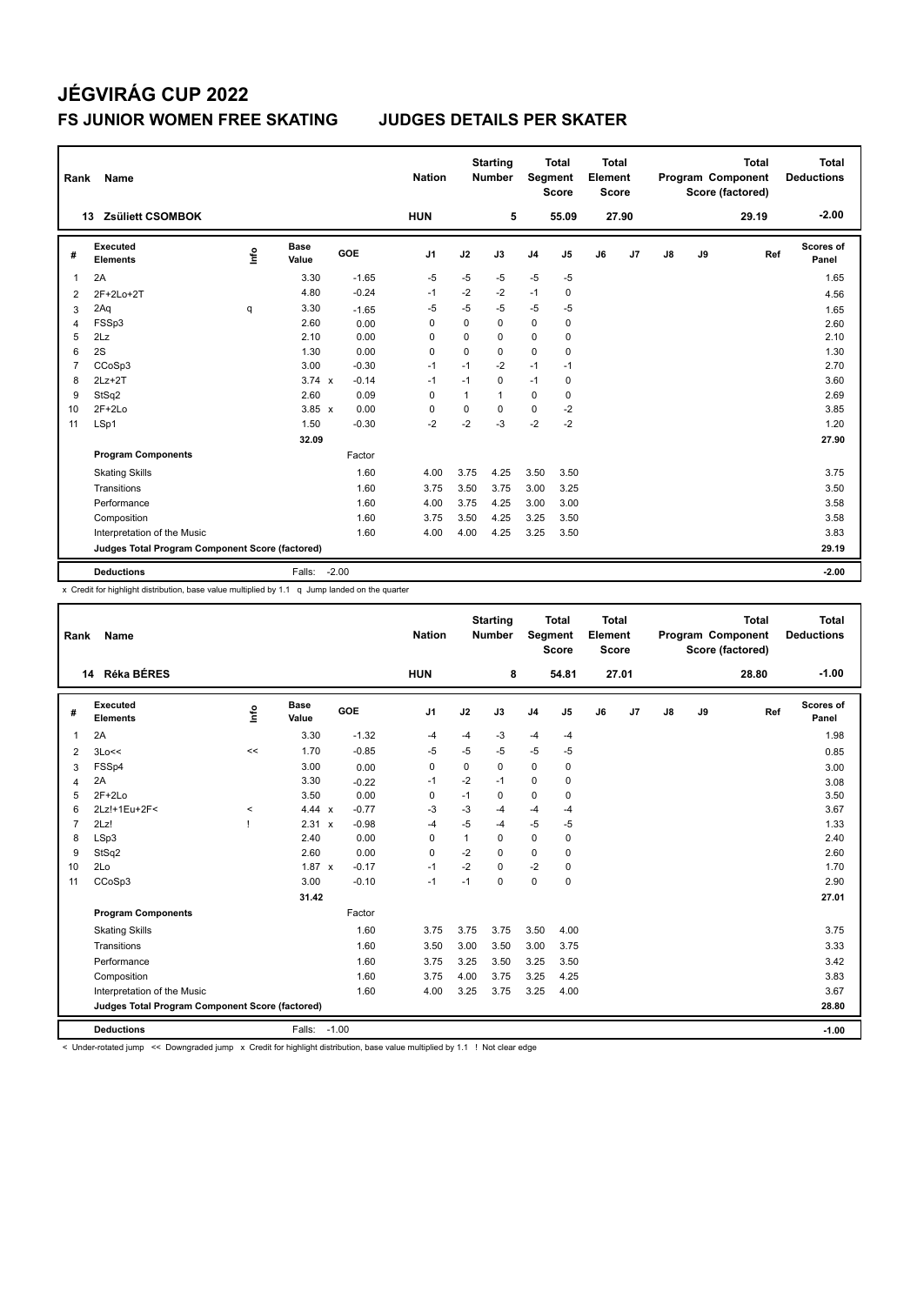| Rank           | Name                                            |                   |                      |         | <b>Nation</b>  |          | <b>Starting</b><br><b>Number</b> | <b>Segment</b> | <b>Total</b><br><b>Score</b> | <b>Total</b><br>Element<br><b>Score</b> |                |               |    | <b>Total</b><br>Program Component<br>Score (factored) | <b>Total</b><br><b>Deductions</b> |
|----------------|-------------------------------------------------|-------------------|----------------------|---------|----------------|----------|----------------------------------|----------------|------------------------------|-----------------------------------------|----------------|---------------|----|-------------------------------------------------------|-----------------------------------|
|                | Sophia Natalie DAYAN<br>15                      |                   |                      |         | <b>ARG</b>     |          | 3                                |                | 43.50                        |                                         | 22.50          |               |    | 26.00                                                 | $-5.00$                           |
| #              | Executed<br><b>Elements</b>                     | ۴d                | <b>Base</b><br>Value | GOE     | J <sub>1</sub> | J2       | J3                               | J <sub>4</sub> | J5                           | J6                                      | J <sub>7</sub> | $\mathsf{J}8$ | J9 | Ref                                                   | Scores of<br>Panel                |
| 1              | 3S<<                                            | <<                | 1.30                 | $-0.65$ | $-5$           | $-5$     | $-5$                             | $-5$           | $-5$                         |                                         |                |               |    |                                                       | 0.65                              |
| 2              | 1A                                              |                   | 1.10                 | $-0.33$ | -3             | $-2$     | -3                               | $-3$           | -3                           |                                         |                |               |    |                                                       | 0.77                              |
| 3              | 3S<+REP                                         | $\prec$           | 2.41                 | $-1.72$ | $-5$           | $-5$     | $-5$                             | $-5$           | -5                           |                                         |                |               |    |                                                       | 0.69                              |
| 4              | 1Lz                                             |                   | 0.60                 | 0.00    | 0              | $-1$     | 0                                | $\pmb{0}$      | 0                            |                                         |                |               |    |                                                       | 0.60                              |
| 5              | LSp4                                            |                   | 2.70                 | 0.09    | 0              | 1        | 0                                | 0              | $\mathbf{1}$                 |                                         |                |               |    |                                                       | 2.79                              |
| 6              | 2A                                              |                   | $3.63 \times$        | $-1.65$ | $-5$           | $-5$     | $-5$                             | $-5$           | $-5$                         |                                         |                |               |    |                                                       | 1.98                              |
| $\overline{7}$ | CCoSp3                                          |                   | 3.00                 | 0.10    | 0              | $\Omega$ | $\Omega$                         | $\mathbf{1}$   | $\overline{2}$               |                                         |                |               |    |                                                       | 3.10                              |
| 8              | StSq3                                           |                   | 3.30                 | 0.22    | 0              | 1        | $\Omega$                         | $\mathbf{1}$   | 2                            |                                         |                |               |    |                                                       | 3.52                              |
| 9              | $2Lz + 2Lo$                                     |                   | 4.18 $\times$        | $-0.98$ | $-5$           | $-5$     | -5                               | $-4$           | $-4$                         |                                         |                |               |    |                                                       | 3.20                              |
| 10             | $2F+2T$                                         |                   | $3.41 \times$        | $-0.90$ | $-5$           | -5       | $-5$                             | $-5$           | $-5$                         |                                         |                |               |    |                                                       | 2.51                              |
| 11             | FSSp3                                           |                   | 2.60                 | 0.09    | $\mathbf 0$    | 0        | $\Omega$                         | $\mathbf{1}$   | 1                            |                                         |                |               |    |                                                       | 2.69                              |
|                |                                                 |                   | 28.23                |         |                |          |                                  |                |                              |                                         |                |               |    |                                                       | 22.50                             |
|                | <b>Program Components</b>                       |                   |                      | Factor  |                |          |                                  |                |                              |                                         |                |               |    |                                                       |                                   |
|                | <b>Skating Skills</b>                           |                   |                      | 1.60    | 3.50           | 3.50     | 3.50                             | 3.25           | 3.25                         |                                         |                |               |    |                                                       | 3.42                              |
|                | Transitions                                     |                   |                      | 1.60    | 3.25           | 2.75     | 3.25                             | 2.75           | 3.00                         |                                         |                |               |    |                                                       | 3.00                              |
|                | Performance                                     |                   |                      | 1.60    | 3.25           | 3.00     | 3.50                             | 2.75           | 2.75                         |                                         |                |               |    |                                                       | 3.00                              |
|                | Composition                                     |                   |                      | 1.60    | 3.50           | 3.50     | 3.50                             | 3.50           | 3.25                         |                                         |                |               |    |                                                       | 3.50                              |
|                | Interpretation of the Music                     |                   |                      | 1.60    | 3.25           | 3.00     | 3.50                             | 3.50           | 3.25                         |                                         |                |               |    |                                                       | 3.33                              |
|                | Judges Total Program Component Score (factored) |                   |                      |         |                |          |                                  |                |                              |                                         |                |               |    |                                                       | 26.00                             |
|                | <b>Deductions</b>                               | $-4.00$<br>Falls: |                      |         |                |          |                                  |                |                              |                                         |                | $-5.00$       |    |                                                       |                                   |

< Under-rotated jump << Downgraded jump x Credit for highlight distribution, base value multiplied by 1.1 REP Jump repetition

| Rank           | Name                                            |      |                      |            | <b>Nation</b>            |             | <b>Starting</b><br><b>Number</b> | Segment        | <b>Total</b><br><b>Score</b> | <b>Total</b><br>Element<br><b>Score</b> |       |               |    | <b>Total</b><br>Program Component<br>Score (factored) | <b>Total</b><br><b>Deductions</b> |
|----------------|-------------------------------------------------|------|----------------------|------------|--------------------------|-------------|----------------------------------|----------------|------------------------------|-----------------------------------------|-------|---------------|----|-------------------------------------------------------|-----------------------------------|
|                | Hanna LÕRINCZ<br>16                             |      |                      |            | <b>HUN</b>               |             | $\mathbf{2}$                     |                | 42.63                        |                                         | 20.82 |               |    | 22.81                                                 | $-1.00$                           |
| #              | Executed<br><b>Elements</b>                     | lnfo | <b>Base</b><br>Value | <b>GOE</b> | J <sub>1</sub>           | J2          | J3                               | J <sub>4</sub> | J5                           | J6                                      | J7    | $\mathsf{J}8$ | J9 | Ref                                                   | Scores of<br>Panel                |
| 1              | 1S                                              |      | 0.40                 | 0.00       | $\pmb{0}$                | $-1$        | $\Omega$                         | $\mathbf 0$    | $\mathbf 0$                  |                                         |       |               |    |                                                       | 0.40                              |
| 2              | A                                               |      | 0.00                 | 0.00       | $\overline{\phantom{a}}$ | ٠           |                                  | ٠              | $\overline{\phantom{a}}$     |                                         |       |               |    |                                                       | 0.00                              |
| 3              | FSSp3                                           |      | 2.60                 | 0.00       | $-1$                     | $\mathbf 0$ | $\mathbf 0$                      | $\mathbf 0$    | 0                            |                                         |       |               |    |                                                       | 2.60                              |
| 4              | $2Lz+1T$                                        |      | 2.50                 | $-0.07$    | $\Omega$                 | $-1$        | $\Omega$                         | $-1$           | 0                            |                                         |       |               |    |                                                       | 2.43                              |
| 5              | 2Lo                                             |      | 1.70                 | 0.00       | $\mathbf 0$              | $\mathbf 0$ | $\Omega$                         | $\mathbf 0$    | 0                            |                                         |       |               |    |                                                       | 1.70                              |
| 6              | CSp2                                            |      | 1.80                 | $-0.18$    | $-1$                     | $-1$        | $-1$                             | $-1$           | 0                            |                                         |       |               |    |                                                       | 1.62                              |
| $\overline{7}$ | 1A                                              |      | 1.10                 | $-0.48$    | $-4$                     | $-4$        | $-3$                             | $-5$           | $-5$                         |                                         |       |               |    |                                                       | 0.62                              |
| 8              | $2F+2T$                                         |      | 3.10                 | 0.00       | 0                        | $\mathbf 0$ | 0                                | $-1$           | $\mathbf 0$                  |                                         |       |               |    |                                                       | 3.10                              |
| 9              | 2Lz+1Eu+2F                                      |      | 4.84 $x$             | $-1.05$    | $-5$                     | $-5$        | $-5$                             | $-5$           | -5                           |                                         |       |               |    |                                                       | 3.79                              |
| 10             | CCoSp3                                          |      | 3.00                 | 0.00       | -1                       | $\mathbf 0$ | $\Omega$                         | $\mathbf 0$    | 0                            |                                         |       |               |    |                                                       | 3.00                              |
| 11             | StSq1                                           |      | 1.80                 | $-0.24$    | $-2$                     | $-3$        | $\mathbf 0$                      | $-1$           | $-1$                         |                                         |       |               |    |                                                       | 1.56                              |
|                |                                                 |      | 22.84                |            |                          |             |                                  |                |                              |                                         |       |               |    |                                                       | 20.82                             |
|                | <b>Program Components</b>                       |      |                      | Factor     |                          |             |                                  |                |                              |                                         |       |               |    |                                                       |                                   |
|                | <b>Skating Skills</b>                           |      |                      | 1.60       | 2.75                     | 2.75        | 2.75                             | 3.50           | 3.25                         |                                         |       |               |    |                                                       | 2.92                              |
|                | Transitions                                     |      |                      | 1.60       | 2.50                     | 2.25        | 2.50                             | 3.25           | 3.00                         |                                         |       |               |    |                                                       | 2.67                              |
|                | Performance                                     |      |                      | 1.60       | 2.75                     | 2.25        | 2.50                             | 3.00           | 3.00                         |                                         |       |               |    |                                                       | 2.75                              |
|                | Composition                                     |      |                      | 1.60       | 3.25                     | 2.50        | 3.00                             | 3.25           | 3.25                         |                                         |       |               |    |                                                       | 3.17                              |
|                | Interpretation of the Music                     |      |                      | 1.60       | 2.75                     | 2.25        | 2.50                             | 3.00           | 3.00                         |                                         |       |               |    |                                                       | 2.75                              |
|                | Judges Total Program Component Score (factored) |      |                      |            |                          |             |                                  |                |                              |                                         |       |               |    |                                                       | 22.81                             |
|                | <b>Deductions</b>                               |      | Falls: -1.00         |            |                          |             |                                  |                |                              |                                         |       |               |    |                                                       | $-1.00$                           |

x Credit for highlight distribution, base value multiplied by 1.1